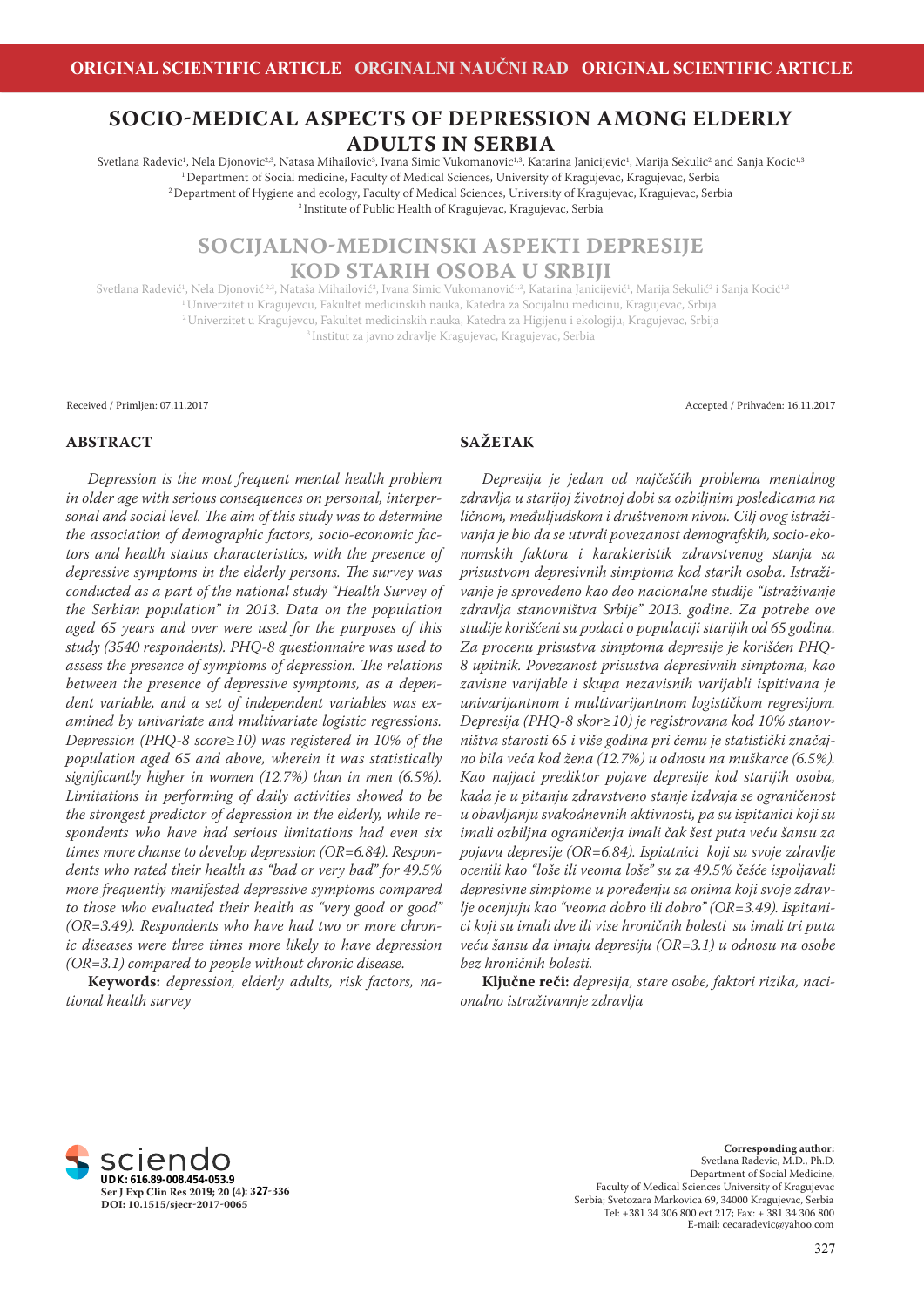## **INTRODUCTION**

Depression is the most frequent mental health problem in older age (1) with serious consequences on personal, interpersonal and social level (2). At least one in ten people aged 65 or more have significant symptoms of depression (3). Depressive disorders significantly impair quality of life and social functioning in diseased person, increasing overall morbidity and disability (4), causing significant social and economic consequences (5), threatening primarily women (6) and persons of lower socioeconomic status (7). It is also an independent predictor of mortality and is the leading cause of suicide in elderly adults, which is present in approximately 85% of elderly adults who have died by suicide (2).

Depression results from a complex interaction of genetic, biological, physiological and social factors (8). Changes characteristic for an old age and meny stressful events that occur more often in older age, such as chronical medical conditions, physical or cognitive functional decline, limited mobility, loss of independence, retirement, financial difficulties, isolation, death of a spouse or friend, loss of social support, contribute to the worsening of life perspective and depression (9,10). Most authors consider that risk factors simultaneously affect a person's vulnerability for the development of depression, and that this vulnerability varies depending on the interaction between some factors, as well as on the life circumstances of each individual (11). Depression often occurs in conjunction with other mental disorders and physical illnesses and is often undiagnosed and untreated, because it is considered that the depression is common and natural reaction to the changes that older age brings (9,12).

The global burden of depression is on the rise, which is mainly attributed to the aging of the population and to the growing number of people with physical and mental diseases which are often accompanied by depressive disorders. If current trend continues, according to the WHO estimations, by the year of 2030 depressive disorders are going to become the leading diagnostic category among the causes of disease burden worldwide, primarily in middle and higher income countries (13).

The aim of this study was to determine the association of demographic factors, socio-economic factors and health status characteristics, with the presence of depressive symptoms in the elderly persons.

### **METHODS**

#### **Study population and sample**

The survey was conducted as a part of the national study "Health Survey of the Serbian population" in 2013, by mass interviewing a random, representative sample of the population of Serbia. The survey was conducted according to the model of cross-sectional study in the Republic of

Serbia and it did not include the population living on the territory of Kosovo and Metohija. The target population did not include persons living in collective households and institutions. The survey was conducted in accordance with the methodology and instruments of the European Health Survey - Second Wave (European Health Interview Survey - EHIS wave 2) (14). It was implemented by the Ministry of Health of the Republic of Serbia.

The sample consisted of all households listed in all enumeration areas in census conducted in 2011. The mechanism used to obtain the random sampling of the respondents and households was a combination of two sampling techniques: stratification and a multi-stage sampling. A stratified two-stage sample of the population of the Republic of Serbia has been chosen in such a way to provide a statistically reliable assessment of the indicators that indicate the health status of the population at the national level, as well as at the level of 4 geographic areas (Vojvodina, Belgrade, Shumadija and Western Serbia, Southern and Eastern Serbia) identified as the main strata in the sample. Their further division into urban and rural areas resulted in a total of 8 strata. In the first stage, a total of 670 enumeration areas was selected. The households were the units of the second stage. Within each enumeration area, 10 addresses were selected (+3 spare addresses) inhabited by households to be interviewed. Out of total 10,089 households contacted, 6500 of them agreed to participate in the survey, so that the response rate of households was 64.4%. Of the total of 16,474 registered household members aged 15 years and over, 14,623 of them agreed to be interviewed, giving a response rate of 88.9%. Out of this number of people who agreed to be interviewed, 13,756 of them accepted to fill in the questionnaire (response rate 94.1%). Data on the population aged 65 years and over were used for the purposes of this study (3540 respondents).

#### **Instruments**

The questionnaires constructed in accordance with the questionnaire created by the European health research- the second wave (wave EHIS 2) (14), defined by internationally accepted indicators and adapted to the particularities of the area, were used as the instruments in this research (15).

To assess the presence of symptoms of depression, a Patient Health Questionnaire-8 (PHQ-8 questionnaire) containing eight questions which relate to the following physical problems was used: a reduction of interest or of feeling of pleasure in performing the activities; discouragement, melancholy, hopelessness; sleep problems (trouble falling asleep, sleeping in a continuity or too much sleep); a feeling of fatigue or lack of energy; reduced or increased appetite; feeling bad about themselves, feeling of failure, disappointment of themselves or of their families (feeling of worthlessness or of excessive or inappropriate guilt); difficulties with concentration during the activities such as reading a newspaper or television viewing (decreased ability to think or to concentrate, or ambiguities - estimated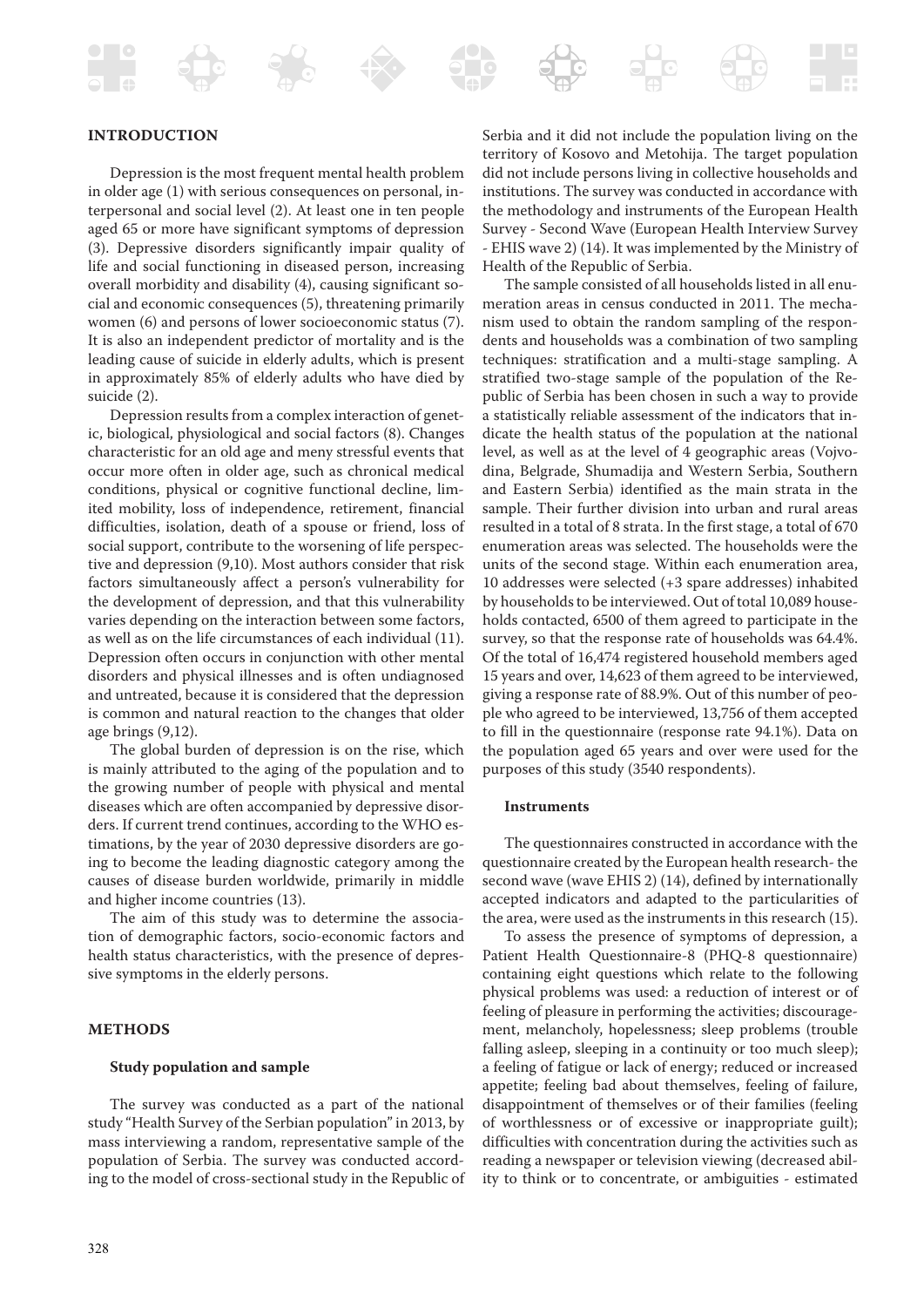subjectively or by others); slowed movement or speech, or otherwise, psychomotor restlessness that caused that they were moving more than usual (observed by others, and not just a subjective feeling).

Based on questions from the PHQ-8 questionnaire, respondents answered how often they were bothered by any of these mental health problems during the previous two weeks. Possible answers were "not at all", "a few days", "more than 7 days" and "almost every day". Responses to each question were evaluated using the score of 0 ("not at all"), 1 ("a few days"), 2 ("more than 7 days") and 3 ("almost every day"), and after gathering points for each answer, the total score obtained the values that ranged from 0 to 24. The score values 0 to 4 indicate the absence of symptoms of depression, a score of 5 to 9 denotes mild depressive symptoms (subsyndromal depression), and values close to 10 and more clearly indicate a high probability of the existence of a depressive episode (depression), which is further qualified as moderate (score 10 to 14), moderately severe (score 15 to 19) and severe depressive episodes (score of 20 and above). Based on the value of the 8-PHQ score, the patients were divided into one of the 3 categories: no symptoms of depression, depressive symptoms are mild (subsyndromal depression) and a depressive episode (depression) (16).

Following variables were used in the study: demographics (gender, age, marital status and type of settlement), socio-economic (education level, employment status and financial status), diverse dimensions of health (self-assessment of health, limitations in activities of daily living (ADL), chronic diseases and presence of pain) and social support.

Social support score (Oslo-3 Social Support Scale) was formed on the basis of three questions from the questionnaire and assigning a certain number of points for each answer: "How many people are so close to you that you can count on them when you have serious personal problems?" (Points ranging from 1 ( "None") to 4 ( "6 or more")), "How many people are really interested in you, in what you are doing, or in what is going on in your life?" (scores ranging from 1 ("not interested at all") to 5 ("very interested")), "How easy is for you to get practical help from neighbors if you have a need for it?" (The number of points ranges from 1 ("very difficult") to 5 ("very easy")). After collecting

points, the scores of social support were formed: a strong social support (12-14 points), moderate (9-11 points) and bad (3-8 points) (17).

#### **Statistical analysis**

All the data of interest were presented and analyzed by adequate mathematical-statistical methods appropriate for the data type. The Chi-square test was used to compare proportions between groups. The t-test was used to compare continuous variables between groups. All the results where the probability is less than 5% are considered to be statistically significant. The relations between the presence of depressive symptoms, as a dependent variable, and a set of independent variables was examined by univariate and multivariate logistic regressions. Univariate logistic regression models were used to examine the associations between potential factors and the depressive symptoms. Variables that were statistically significant ( $p$ < 0.05) were further examined in multivariable logistic regressions. The unadjusted odds ratios (ORs) with their corresponding 95% confidence intervals (CIs) were also obtained. All statistical calculations were performed using commercial, standard software package SPSS, version 18.0. (The Statistical Package for Social Sciences software (SPSS Inc, version 18.0, Chicago, IL)).

#### **RESULTS**

Depression (PHQ-8 score  $\geq$  10) was registered in 10% of the population aged 65 and above, wherein it was statistically significantly higher in women (12.7%) than in men (6.5%) ( $\chi^2$ =95.294, p<0,001). In relation to the subcategories of depression, largest percentage of respondents had moderate depressive episode (5.8%), and severe depression was detected in 1.6% of the respondents. Mild depressive symptoms (subsyndromal depression) were present in every fifth women (21.2%) and every eighth man (12.7%). The average value of the 8-PHQ score was 3.5 and it was statistically significantly higher among women (4.1) than in men (2.6) (t=-10.493, p<0,001) (Table 1).

Among the subjects who have had major depressive episode, every second had moderate depressive episode

|  |  | Table 1. Prevalence of depression in the population aged 65 and over by gender |  |  |  |  |  |
|--|--|--------------------------------------------------------------------------------|--|--|--|--|--|
|--|--|--------------------------------------------------------------------------------|--|--|--|--|--|

|                            | <b>Females</b> |      | <b>Males</b> |      | <b>Total</b> |      |         |
|----------------------------|----------------|------|--------------|------|--------------|------|---------|
| PHQ-8 scor                 | $\mathbf n$    | $\%$ | $\mathbf n$  | %    | $\mathbf n$  | %    | p       |
| 0-4 (none depressive)      | 1330           | 66.1 | 1235         | 80.8 | 2656         | 72.5 |         |
| 5-9 (mild depresive)       | 427            | 21.2 | 194          | 12.7 | 621          | 17.5 | < 0.001 |
| 10-24 (depressive episode) | 255            | 12.7 | 99           | 6.5  | 354          | 10.0 |         |
| $10-14$ (moderate)         | 149            | 7.4  | 56           | 3.7  | 205          | 5.8  |         |
| 15-19 (moderately severe)  | 65             | 3.2  | 28           | 1.8  | 93           | 2.6  |         |
| $20-24$ (severe)           | 41             | 2.1  | 15           | 1.0  | 56           | 1.6  |         |
| Average value of score     | 2.6            |      | 4.1          |      | 3.5          |      | < 0.001 |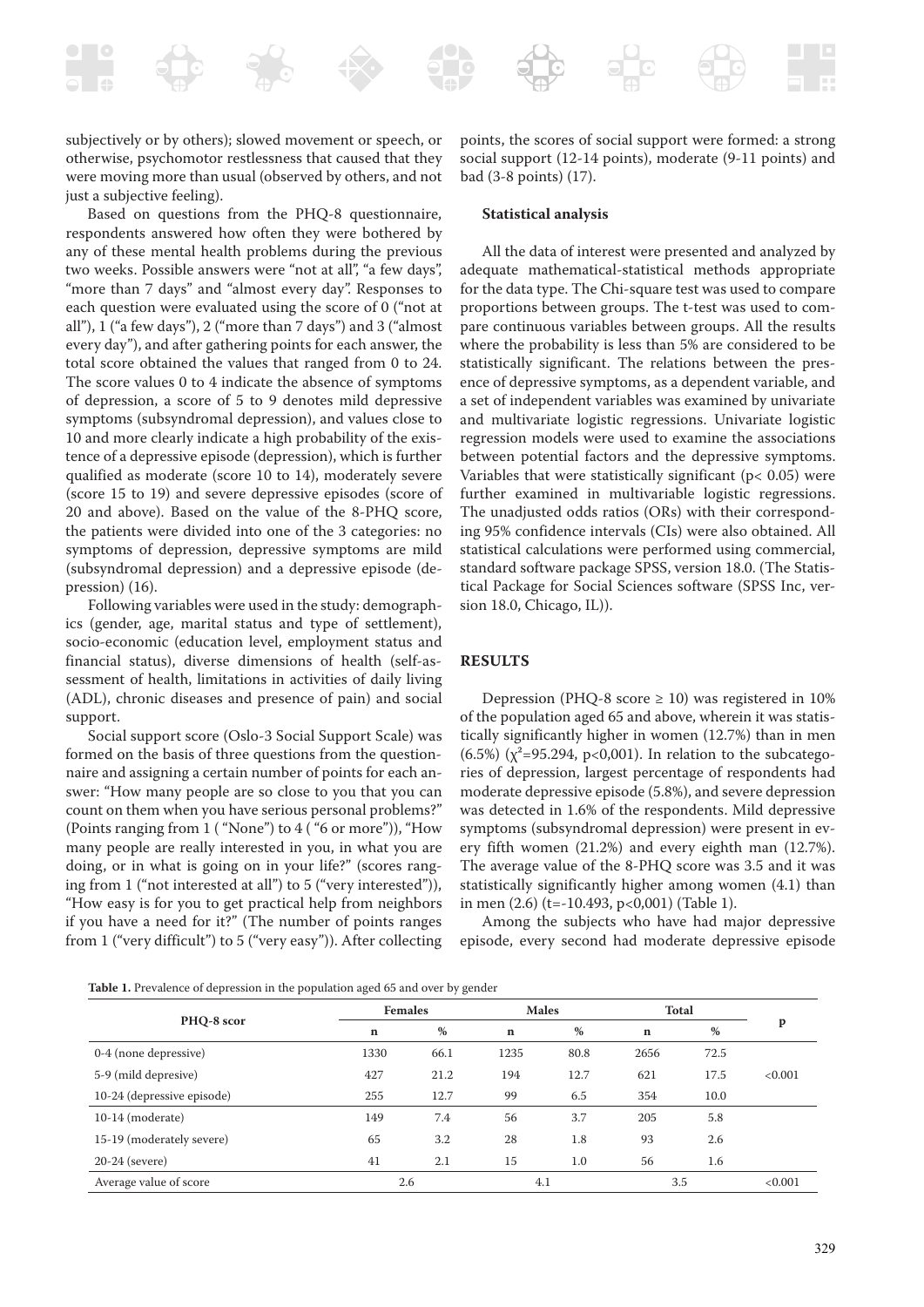

| Table 2. Prevalence of depression and demographic and socio-economic characteristics of the respondents |  |  |
|---------------------------------------------------------------------------------------------------------|--|--|
|---------------------------------------------------------------------------------------------------------|--|--|

| PHQ-8 scor                    | No symptoms of<br>depression |      | Moderate symptoms of<br>depression |      | Depressive episode |      | $p^*$   |
|-------------------------------|------------------------------|------|------------------------------------|------|--------------------|------|---------|
|                               | $\mathbf n$                  | %    | $\mathbf n$                        | %    | $\mathbf n$        | %    |         |
| Age (years)                   |                              |      |                                    |      |                    |      |         |
| 65-74                         | 1501                         | 76.8 | 315                                | 16.1 | 139                | 7.1  |         |
| 75-84                         | 945                          | 68.2 | 271                                | 19.6 | 169                | 12.2 | < 0.001 |
| $85+$                         | 119                          | 59.5 | 35                                 | 17.5 | 46                 | 23.0 |         |
| <b>Marital status</b>         |                              |      |                                    |      |                    |      |         |
| Single                        | 26                           | 60.5 | 9                                  | 20.9 | 8                  | 18.6 |         |
| Married                       | 1521                         | 72.4 | 309                                | 15.7 | 135                | 6.9  |         |
| Widowed                       | 943                          | 66.2 | 284                                | 19.9 | 198                | 13.9 | < 0.001 |
| Separated/Divorced            | 75                           | 70.1 | 19                                 | 17.8 | 13                 | 12.1 |         |
| <b>Education</b>              |                              |      |                                    |      |                    |      |         |
| Elementary school or lower    | 1269                         | 64.9 | 425                                | 21.7 | 262                | 13.4 |         |
| Middle school                 | 881                          | 79.8 | 154                                | 13.9 | 69                 | 6.3  | < 0.001 |
| High school/College or higher | 415                          | 86.5 | 42                                 | 8.8  | 23                 | 4.8  |         |
| <b>Employment status</b>      |                              |      |                                    |      |                    |      |         |
| employed                      | 229                          | 59.8 | 105                                | 27.4 | 49                 | 12.8 |         |
| unemployed                    | 68                           | 67.3 | 16                                 | 15.8 | 17                 | 16.8 | < 0.001 |
| inactive                      | 2268                         | 74.2 | 500                                | 16.4 | 288                | 9.4  |         |
| Well-being index              |                              |      |                                    |      |                    |      |         |
| Poor class                    | 1321                         | 66.9 | 409                                | 20.7 | 245                | 12.4 |         |
| Middle class                  | 469                          | 74.3 | 104                                | 16.5 | 58                 | 9.2  | < 0.001 |
| Rich class                    | 757                          | 83   | 108                                | 11.6 | 51                 | 5.5  |         |
| <b>Place of residence</b>     |                              |      |                                    |      |                    |      |         |
| Urban                         | 1471                         | 77.3 | 283                                | 14.9 | 149                | 7.8  | < 0.001 |
| Rural                         | 1094                         | 66.8 | 338                                | 20.6 | 205                | 12.5 |         |
| Social support                |                              |      |                                    |      |                    |      |         |
| strong                        | 25                           | 80.6 | 3                                  | 9.7  | 3                  | 9.7  |         |
| moderate                      | 291                          | 61.8 | 96                                 | 20.4 | 84                 | 17.8 | < 0.001 |
| poor                          | 1849                         | 60.8 | 522                                | 18.2 | 667                | 21.9 |         |

\* Chi-square test

(57.9%), 26.3% had a moderately severe, and 15.8% had severe depressive episode, with no statistically significant differences between genders. In patients with depressive episode, the most common symptoms that lasted more than seven days, or were present almost every day, were a feeling of fatigue or lack of energy (90.7%), sleep problems (75.7%), feelings of discouragement and hopelessness (66.5%).

The prevalence of depression continuously increases with age and it was highest among respondents aged 85 and over (23%), which is three times higher prevalence in relation to the age group of 65-74 years (7.1%) ( $\chi^2$ =75.44, p<0.001). In terms of marital status, the results showed that the lowest percentage of depression was among respondents who were married or cohabiting (6.9%). The highest number of depressed persons was among those who have never been married or cohabiting (18.6%)  $(x^2=68.49, p<0.001)$ . In the relation to the education degree, the prevalence of depressive episodes was the highest in the category of the least educated persons (13.4%), and every forth respondent with primary or lower level of education (21.7%) had mild depressive symptoms ( $\chi^2$ =136,61, p<0.001). Between the well-being index and the prevalence of depression, there was an inverse association, so the percentage of depressed patients was the highest among the poor  $(12.4\%)$  ( $\chi^2$ =84.84, p<0.001). When it comes to a place of residence, a significantly higher percentage of subjects with depression is present in the rural areas (12.5%), compared to the urban areas (7.8%) ( $\chi^2$ =49.43, p<0.001). Among respondents who have had a strong social support, more than 90% of them didn't have symptoms of depression, while among those with a low score of social support every fifth respondent was depressed (21.9%) ( $\chi^2$ =50.05, p<0.001) (Table 2).

There was a statistically significant correlation between the self-assessment of health status and the presence of the depressive symptoms  $(x^2=713.08, p<0.001)$ . Among respondents who rated their health as "bad or very bad", there was significantly higher percentage of those who had depressive episode (21.8%), compared to those who evaluated their health as "very good or good" (0.4%).

The presence of depression symptoms is significantly different relative to the degree of limitation in the performance of daily activities ( $\chi^2$ =621.54, p<0.001). More than one third of patients with severe constraints on performing of daily activities (36.8%) had a major depressive episode, while only 1.7% of the subjects without limitations, manifested depressive episode. More than a quarter of subjects with severe or very severe pain in the previous four weeks had depressive symptoms (27.5%), while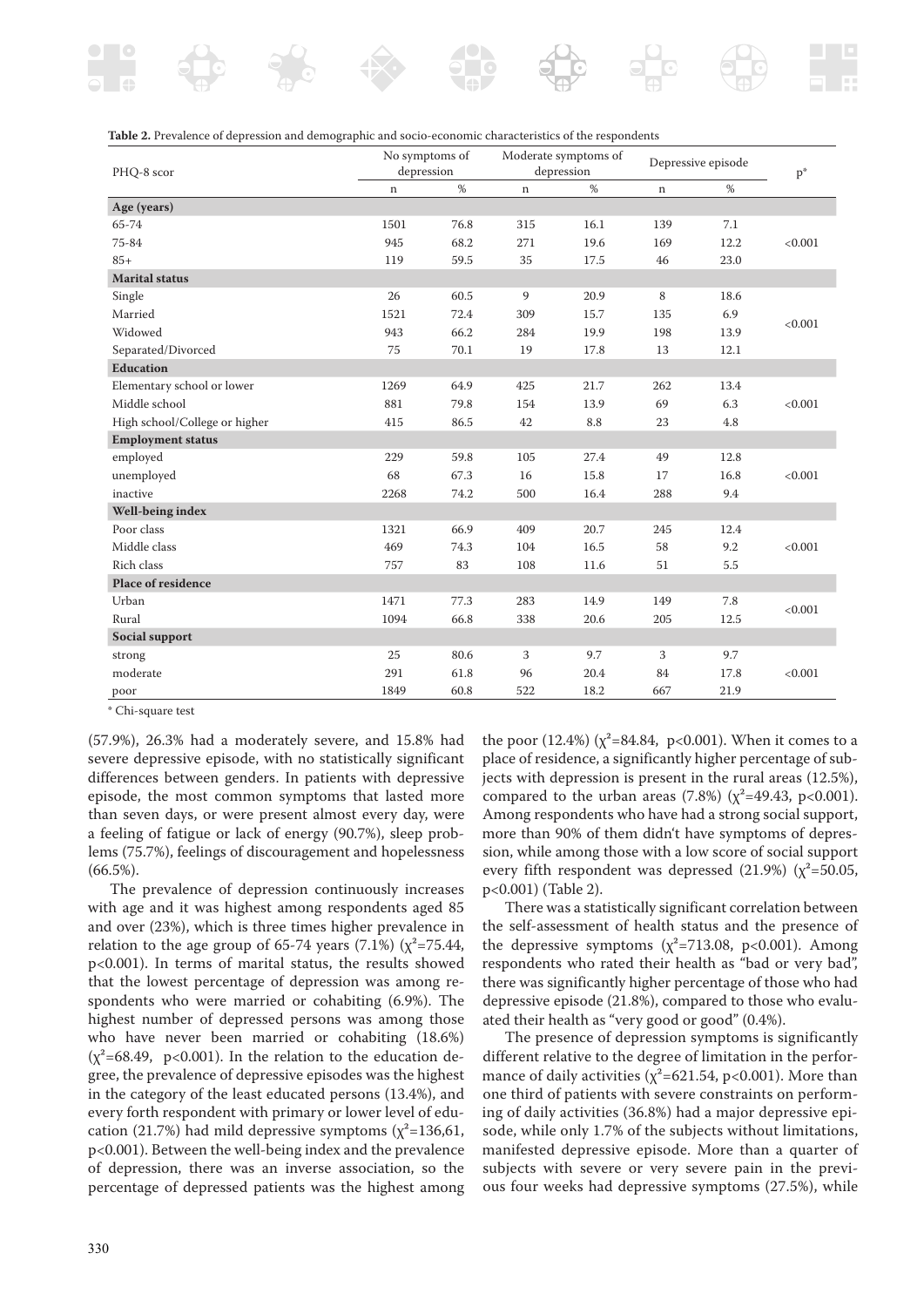## **Table 3.** Prevalence of depression and health status of the respondents

| PHQ-8 scor                             | No symptoms of<br>depression |      | Moderate symptoms of<br>depression |      | Depressive episode |      | $p^*$   |
|----------------------------------------|------------------------------|------|------------------------------------|------|--------------------|------|---------|
|                                        | n                            | %    | n                                  | %    | $\mathbf n$        | %    |         |
| Self-assessment of health              |                              |      |                                    |      |                    |      |         |
| good                                   | 747                          | 94.6 | 40                                 | 5.1  | 3                  | 0.4  |         |
| moderate                               | 1123                         | 84.2 | 168                                | 12.6 | 43                 | 3.2  | < 0.001 |
| poor                                   | 695                          | 49.1 | 413                                | 29.2 | 308                | 21.8 |         |
| Limitations in everyday activities     |                              |      |                                    |      |                    |      |         |
| no limitations                         | 1843                         | 88.9 | 196                                | 9.5  | 35                 | 1.7  |         |
| limited, but not serious               | 603                          | 55.9 | 335                                | 31.1 | 140                | 13.0 | < 0.001 |
| seriously limited                      | 42                           | 36.8 | 30                                 | 26.3 | 42                 | 36.8 |         |
| The presence of bodily pain            |                              |      |                                    |      |                    |      |         |
| didn't have a pain                     | 1079                         | 90.7 | 84                                 | 7.1  | 26                 | 2.2  |         |
| weak pain                              | 546                          | 79.5 | 105                                | 15.3 | 36                 | 5.2  | < 0.001 |
| moderate pain                          | 578                          | 22.5 | 216                                | 34.8 | 73                 | 20.6 |         |
| strong and very strong pain            | 362                          | 45.4 | 216                                | 27.1 | 219                | 27.5 |         |
| The impact of pain on daily activities |                              |      |                                    |      |                    |      |         |
| not at all                             | 214                          | 87   | 25                                 | 10.2 | 7                  | 2.8  |         |
| lightly and moderate                   | 980                          | 71.2 | 306                                | 22.2 | 90                 | 6.5  | < 0.001 |
| high and very high                     | 292                          | 40.1 | 206                                | 28.3 | 231                | 31.7 |         |
| <b>Chronic diseases / conditions</b>   |                              |      |                                    |      |                    |      |         |
| no chronic diseases                    | 390                          | 93.3 | 20                                 | 4.8  | 8                  | 1.9  |         |
| have one chronic disease               | 601                          | 89.7 | 51                                 | 7.6  | 18                 | 2.7  | < 0.001 |
| have two or more chronic diseases      | 1574                         | 64.2 | 550                                | 22.4 | 328                | 13.4 |         |

\* Chi-square test

Table 4. Odds ratios (OR) and 95% confidence intervals (CI) for the depression depending on demographics and socioeconomic characteristics

|                                     | Univariate model      |             | Multivariate model     |         |
|-------------------------------------|-----------------------|-------------|------------------------|---------|
|                                     | OR (95%CI)            | p           | $OR(95\%CI)$           | p       |
| Gender                              |                       |             |                        |         |
| male                                | 1                     |             | 1                      |         |
| female                              | 2.161 (1.847-2.530)   | < 0,001     | 1.678 (1.395-2.018)    | < 0,001 |
| Age groups                          |                       |             |                        |         |
| 65-74                               | $\mathbf{1}$          |             | $\mathbf{1}$           |         |
| 75-84                               | 1.539 (1.319-1.796)   | < 0.001     | $1.373(1.164-1.621)$   | < 0.001 |
| $85+$                               | 2.250 (1.665-3.041)   | < 0,001     | 1.728 (1.250-2.389)    | < 0,001 |
| <b>Marital status</b>               |                       |             |                        |         |
| married / common-law marriage       | 1                     |             | 1                      |         |
| never married / common-law marriage | $2.24(1.204 - 4.165)$ | < 0,001     | 2.023 (1.056-3.879)    | 0.034   |
| widower / widow                     | 1.751(1.503-2.039)    | ${}< 0.001$ | $1.287(1.077-1.538)$   | 0.006   |
| divorced                            | 1.462 (0.954-2.240)   | < 0,001     | 1.433 (0.916-2.239)    | 0.115   |
| <b>Settlement type</b>              |                       |             |                        |         |
| city                                | $\mathbf{1}$          |             | $\mathbf{1}$           |         |
| other                               | $1.690(1.457-1.961)$  | < 0,001     | $1.255(1.045-1.506)$   | 0.015   |
| <b>Education</b>                    |                       |             |                        |         |
| high and senior high school         | $\mathbf{1}$          |             | $\mathbf{1}$           |         |
| high school                         | $1.616(1.197-2.181)$  | < 0,001     | 1.366 (1.002-1.862)    | 0.048   |
| primary school and lower            | 3.456 (2.619-4.562)   | < 0,001     | 1.886 (1.379-2.580)    | < 0,001 |
| <b>Wellbeing Index</b>              |                       |             |                        |         |
| rich class                          | $\mathbf{1}$          |             |                        |         |
| middle class                        | $1.684(1.315-2.155)$  | < 0,0005    | $1.433(1.105-1.858)$   | 0.07    |
| poor class                          | 2.413 (1.986-2.932)   | < 0,0005    | $1.607(1.272 - 2.033)$ | < 0.001 |
| Social support                      |                       |             |                        |         |
| strong                              | $\mathbf{1}$          |             | $\mathbf{1}$           |         |
| moderate                            | $1.725(1.215-2.541)$  |             | $1.523(1.051 - 2.264)$ | < 0.001 |
| poor                                | 3.749 (2.428-5.845)   |             | 3.045 (1.984-4.829)    | < 0,001 |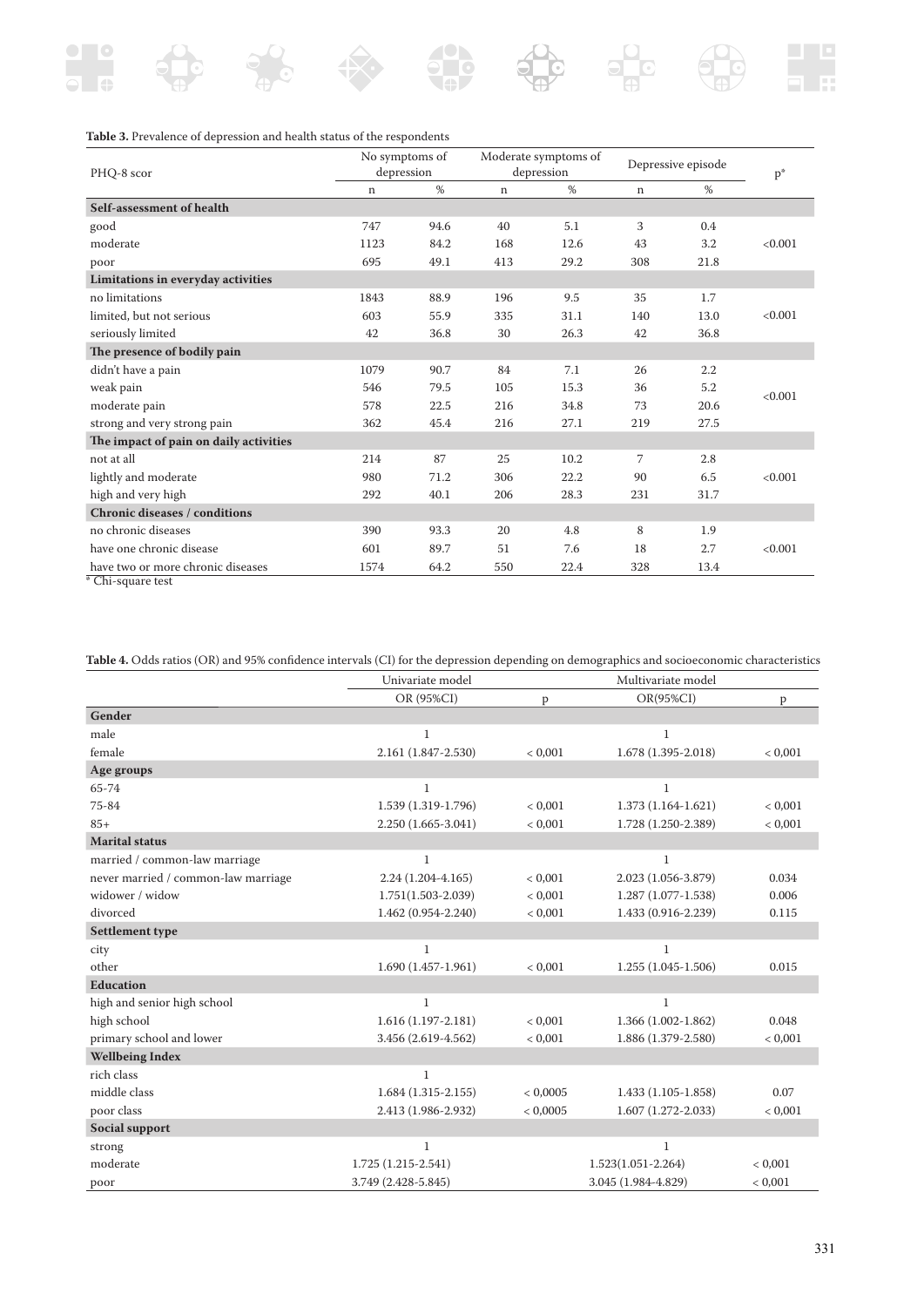

| Table 5. Odds ratios (OR) and 95% confidence intervals (CI) for the depression depending on health caracteristics |  |  |  |  |  |  |
|-------------------------------------------------------------------------------------------------------------------|--|--|--|--|--|--|
|-------------------------------------------------------------------------------------------------------------------|--|--|--|--|--|--|

|                                        | Univariate model       |         | Multivariate model   |         |
|----------------------------------------|------------------------|---------|----------------------|---------|
|                                        | OR (95%CI)             | p       | $OR(95\%CI)$         | P       |
| Self-assessment of health              |                        |         |                      |         |
| good                                   | 1                      |         | 1                    |         |
| average                                | 3.264 (2.322-4.589)    | < 0.001 | $1.561(1.010-2.411)$ | 0.045   |
| poor                                   | 18.022 (13.027-24.932) | < 0,001 | 3.495 (2.276-5.365)  | < 0,001 |
| Limitations in everyday activities     |                        |         |                      |         |
| no limitations                         |                        |         |                      |         |
| limited, but not serious               | $6.285(5.238 - 7.540)$ | < 0.001 | 2.995 (2.389-3.756)  | < 0.001 |
| seriously limited                      | 13.867 (9.268-20.760)  | < 0.001 | 6.846 (4.047-11.582) | < 0,001 |
| <b>Chronic diseases / conditions</b>   |                        |         |                      |         |
| no chronic diseases                    | 1                      |         |                      |         |
| have one chronic disease               | 1.599 (1.012-2.526)    | 0.449   | 1.499 (0.743-3.026)  | 0.258   |
| have two or more chronic diseases      | 7.770 (5.249-11.501)   | < 0.001 | 3.109 (1.640-5.891)  | 0.001   |
| The presence of bodily pain            |                        |         |                      |         |
| didn't have a pain                     | $\mathbf{1}$           |         |                      |         |
| weak / moderate pain                   | 3.756 (2.995-4.702)    | < 0.001 | 1.276 (0.957-1.700)  | 0.046   |
| strong and very strong pain            | 11.787 (9.266-14.995)  | < 0,001 | 3.710(1.619-5.826)   | 0.001   |
| The impact of pain on daily activities |                        |         |                      |         |
| not at all                             | $\mathbf{1}$           |         | 1                    |         |
| lightly and moderate                   | 2.702 (1.831-3.989)    | < 0.001 | $1.614(0.978-2.663)$ | 0.061   |
| high and very high                     | 10.008 (6.709-14.930)  | < 0,001 | 1.319 (0.863-2.015)  | 0.201   |

### **DISCUSSION**

among respondents with no presence of pain, depression was present in only 2.2% ( $\chi^2$ =622.55, p<0.001). Research also confirmed an association between the presence of chronic diseases and depression ( $\chi^2$ =276.64, p<0.001), subjects who had two or more of chronic diseases (multimorbidity) were seven times more likely to have a depression (13.4%), as compared to those without chronic diseases (1.9%) (Table 3).

All demographic and socio-economic variables were analyzed using the multivariate model. Results of the study showed that women (OR=1.68) and persons aged 85 years or more (OR=1.72) are 1.7 times more likely to be depressed in relation to the men and respondents aged 65-74 years. Also, a life without a partner (OR=2.02), the lowest level of education (OR=1.89) and poverty (OR=1.61), proved to be significant predictors of depression. A chance for the presence of depression was three times higher in people with poor social support (OR=3.04) (Table 4).

Limitations in performing of daily activities, when it comes to health status of respondents, showed to be the strongest predictor of depression in the elderly, while respondents who have had serious limitations had even six times more chanse to develop depression (OR=6.85). Respondents who rated their health as "bad or very bad" for 49.5% more frequently manifested depressive symptoms compared to those who evaluated their health as "very good or good" (OR=3.49). Respondents who have had two or more chronic diseases were three times more likely to have depression (OR=3.11) compared to people without chronic disease, while those with chronic pain were for 71% more likely to express depressive symptoms (OR=3.71) (Table 5).

Among citizens of Serbia aged 65 years and over, 17.5% of respondents had mild depressive symptoms, and a depressive episode was registered in 10% of the population. The average prevalence of depression in elderly adults varies between 10.0% and 15.0% (18), while some countries report significantly higher rates of prevalence. In Brazil, the prevalence of depression was 30.6% (1), while Cahoon reported that depression affects an estimated 15% to 19% of Americans age 65 and older (19). Large variations between countries concerning the prevalence of depression can be explained by socio-demographic and cultural differences, as well as by differences in the methodological approach to data collecting (1).

The prevalence of depression in our sample continuously increases with age and it has the highest values in the category of 85 years of age and over (23%). Studies suggest that people age 65 and older have twice the chance to develop a depression in comparison to younger adult population, as well as that an older age is the predictor of depression (20), and that the prevalence of depression is the highest in the population of the oldest persons (21).

The number of women reporting the depression symptoms is twice as high as the number of men (12.7% : 6.5%), which is in accordance with the results from the available literature that are supporting the fact that women are at greater risk to develop a depression (6,22,23). Gender difference in the prevalence of depression is explained by a number of factors (genetic, biological, psychological), as well as by a different social roles and status of women in society (24). Studies showed that the increased risk of depression in women, at least partly, is attributable to negative attitude towards them, to the lack of appreciation for their work, to fewer op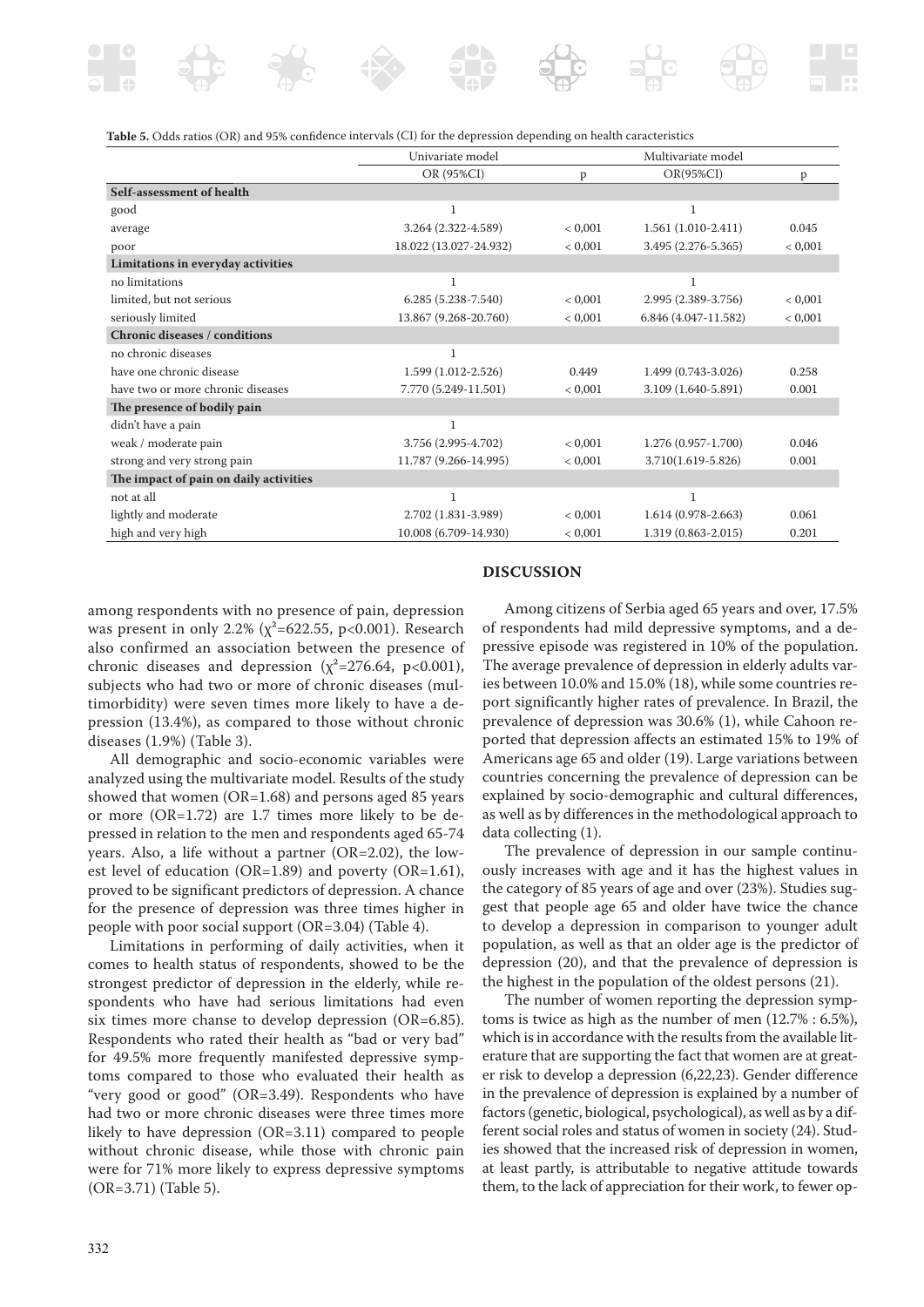portunities for education and employment and to a greater risk of domestic violence (25). The fact that men often do not recognize their symptoms of depression, as depression is generally considered as a "women's disease", should be taken into account in interpreting the differences in the prevalence of depression between women and men (26). Women are more open and willing to express the symptoms they feel, verbally as well as behaviorally, they more often complain of psychosomatic ailments and emotional instability, which is why they more frequently use the health care services (1). Power and health are traditionall masculine values and that is why men often avoid to express their emotions that are typical for females, and this may contribute to masking of depression (27).

The results of our study showed an association between depression and marital status. The smallest number of depressive was detected among respondents who were married or cohabiting, while multivariate regression model identified the best chance to develop a depression among people who have never been married/cohabiting (OR=2.02). Depressive simptoms are more common among persons who were either never married or who were previously married and currently have no partner, compared with married people (22). Yan et al. conducted a quantitative meta-analysis of the association between depression and marital status in people over the age of 55, based on 24 cross-sectional studies and eight longitudinal studies. Compared to married elderly people, unmarried elderly people (OR=1.55), widowed (OR=1.49) and never-married people (OR=1.32) had a higher risk for depression (28).

Empirical studies conducted in the past few decades showed that people who are married have a series of physical and mental benefits, achieve greater functionality, have better subjective assessmment of their health condition, have lower rates of morbidity and live longer than individuals who are not married (29). Married people have the advantage in terms of financial resources and stability, social and psychological support, as well as a support in choosing a healthy lifestyle (30).

The association between depression and socio-economic status was confirmed by the results of our study, where it was found that individuals with the lowest level of education (OR=1.88) and those belonging to the class of poor (OR=1.61) are significantly more likely to develop the symptoms of depression. Several studies confirm a strong inverse relationship between SES and depression (31,32). In a prospective cohort study, Koster and associates analyzed the correlation between depression and socio-economic status. The level of education and financial income at 2593 respondents aged 55-85 years were observed as indicators of socio-economic status. The obtained results showed that the persons of lower socioeconomic status have had a 50% greater chance of being depressed in comparison with those belonging to the highest SES group (33). Studies show that the lack of income and inability to satisfy the daily needs, along with the emotional stress due to an uncertain future, are significant predictors of depression

(34). On the other hand, a higher level of education provides a better job and higher social status, better developed social networks and adopting healthy lifestyle habits (better access to informations). Better educated people have higher levels of health literacy, healthier lifestyle, better use of available informations in dealing with everyday problems that could negatively affect their health (35).

When it comes to a social support, among respondents who have a strong social support over 90% of them do not have symptoms of depression, while among those with poor social support every fourth respondent has a mild depressive symptoms or depressive episode, which is in accordance with results from the literature that indicate a strong relationship of depression and social support (36, 37). Good social support network increases the self-esteem of the individual and the resistance to the occurrence of negative emotions and depressive symptoms (38).

Poor physical health, functional disability, and chronic pain are proven to be a significant predictor of depression (18), but on the other hand, depression worsens outcomes of physical illness (39). As expected, our results showed that people who have two or more chronic diseases have three times higher risk of being depressed (OR=3.109), while people who have serious limitations in performing daily activities have almost seven times greater risk of depression (OR=6.846). Many epidemiological studies indicate a high comorbidity of depression and other psychiatric disorders, somatic symptoms and physical ailments, especially in population of the oldest persons (40, 41). Large 14-center, cross-national study conducted in nine western European countries, whose aim was to test an association between physical health and depressive symptoms of patients older than 65 years, showed that the association of depressive symptoms with functional disability was stronger than the one with chronic physical conditions (42).

#### **CONCLUSION**

Identification of risk factors associated with the development of depression in elderly, early diagnosis and timely, adequate and effective treatment and management of depression, are crucial factors to reduce the serious consequences to which these disorders can lead the individual, their families and the community as a whole. Mental health of older people can be improved through the promotion of active and healthy aging, which means creating the conditions and environment that support the well-being and enable people to live a healthy and integrated lifestyle.

#### **ACKNOWLEDGMENTS**

The study is a part of the 2013 National Health Survey for the population of Serbia carried out by the Ministry of Health of the Republic of Serbia and professional support of the Institute of Public Health of Serbia 'Dr Milan Jovanovic Batut.'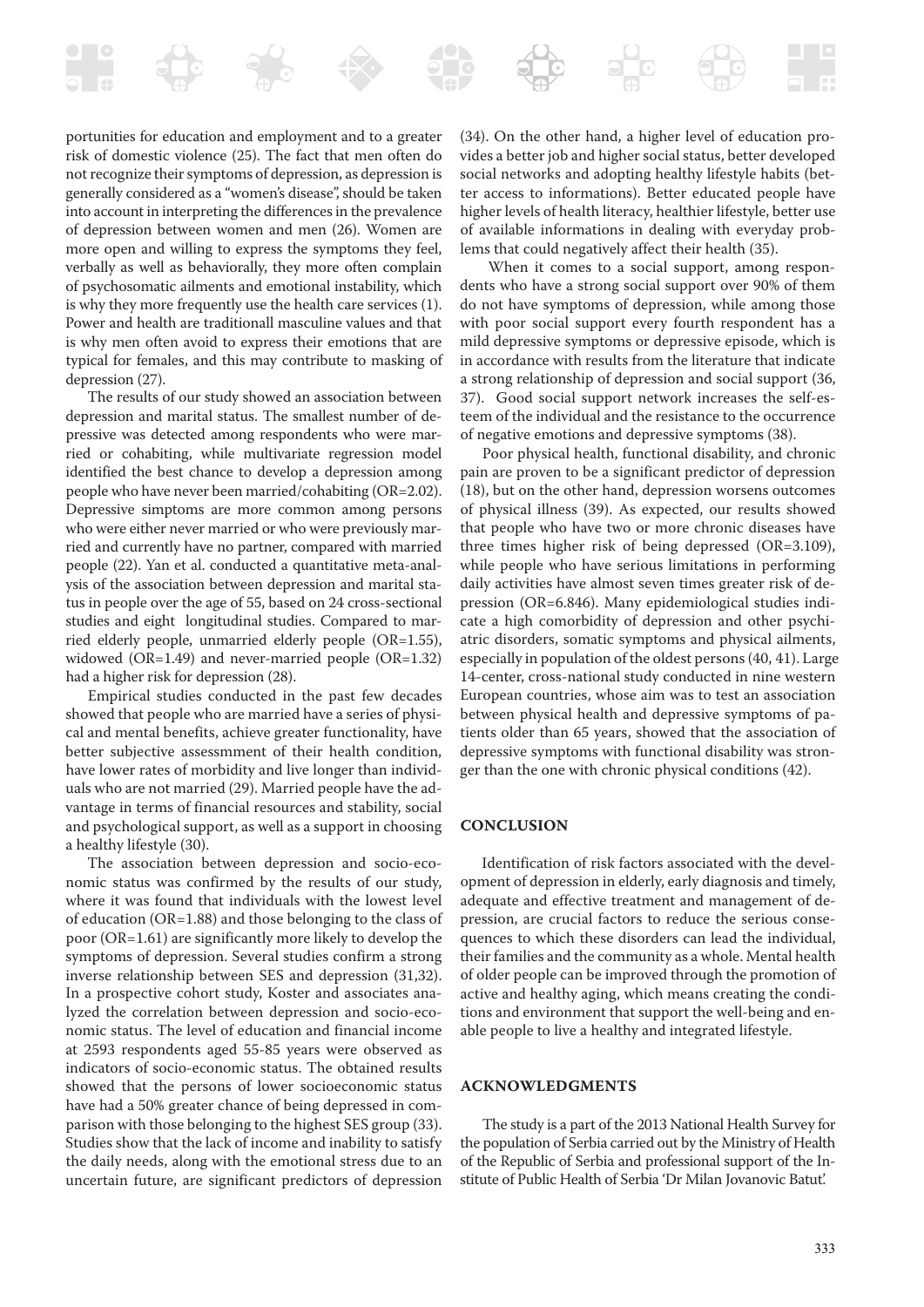#### **REFERENCES**

- 1. Nogueira EL, Rubin LL, Giacobbo Sde S, Gomes I, Cataldo Neto A. Screening for depressive symptoms in older adults in the Family Health Strategy, Porto Alegre, Brazil. Rev Saude Publica 2014;48(3):368-77.
- 2. Fiske A, Loebach Wetherell J, Gatz M Depression in Older Adults. Annu Rev Clin Psychol 2009;5:363-389.
- 3. Neno R, Aveyard B, Heath H. Older People and Mental Health Nursing: A Handbook of Care. Oxford: Blackwell Publishing; 2007.
- 4. Dines Ph, Hu W, Sajatovic M. Depression in later-life: an overview of assessment and management. Psychiatria Danubina 2014;26(Suppl. 1):78–84.
- 5. McLaughlin KA. The Public Health Impact of Major Depression: A Call for Interdisciplinary Prevention Efforts. Prev Sci. 2011;12(4):361-71.
- 6. Jeon GS, Jang SN, Rhee SJ, Kawachi I, Cho SI. Gender Differences in Correlates of Mental Health Among Elderly Koreans. Journal of Gerontology: SOCIAL SCI-ENCES 2007;62(5):323–329.
- 7. Fryers T, Melzer D, Jenkins R. Social inequalities and the common mental disorders: a systematic review of the evidence. Soc Psychiatry Psychiatr Epidemiol 2003;38(5):229-37.
- 8. Blazer DG. Depression in late life: review and commentary. J Gerontol A Biol Sci Med Sci 2003;58(3):249-65.
- 9. Cole MG, Dendukuri N. Risk factors for depression among elderly community subjects: a systematic review and meta-analysis. Am J Psychiatry 2003;160(6):114756.
- 10. Musić Milanović S, Erjavec K, Poljičanin T, Vrabec B, Brečić. Prevalence of depression symptoms and associated socio-demographic factors in primary health care patients. Psychiatr Danub 2015;27(1):31-7.
- 11. National Collaborating Centre for Mental Health. The NICE Guideline on the Treatment and Management of Depression in Adults. Updated Edition. London: The British Psychological Society and The Royal College of Psychiatrists; 2010.
- 12. Jacobi F, Rosi S, Faravelli C, Goodwin R, Arbabzadeh-Bouchez S, Lepine JP. The Epidemiology of Mood Disorders. In Griez EJL, Faravelli C, Nutt DJ, Zohar J, editors. Mood Disorders: Clinical Management and Research Issues. Chichester: John Wiley & Sons Ltd.; 2005.
- 13. World Health Organization. The Global Burden of Disease: 2004 update. Geneva: World Health Organization; 2008.
- 14. Eurostat. European Health Interview Survey (EHIS wave 2) Methodological manual, 2013 Edition. Luxembourg: Publications Office of the European Union; 2013.
- 15. Institute of Public Health of Serbia. Results of the National Health Survey in Serbia, 2013. Belgrade: Institute of Public Health of Serbia; 2014.
- 16. Kroenke K, Strine TW, Spitzer RL, Williams JB, Berry JT, Mokdad AH. The PHQ-8 as a measure of current depression in the general population. J Affect Disord 2009;114(1-3):163-73.
- 17. Bøen H, Dalgard OS, Bjertness E. The importance of social support in the associations between psychological distress and somatic health problems and socioeconomic factors among older adults living at home: a cross sectional study. BMC Geriatr 2012;12:27.
- 18. Buber I, Engelhardt H. The Association between Age and Depressive Symptoms among Older Men and Women in Europe. Findings from SHARE. Comparative Population Studies 2011; 36(1):103-126.
- 19. Cahoon CG. Depression in Older Adults. American Journal of Nursing 2012;112(11):22–30.
- 20. Rancans E, Vrublevska J, Snikere S, Koroleva I, Trapencieris M. The point prevalence of depression and associated sociodemographic correlates in the general population of Latvia. J Affect Disord 2014;156:104-10.
- 21. Nicolosi GT, Falcao DVdS, Batistoni SST, Lopes A, Cachioni M, Neri AL, Yassuda MS. Depressive symptoms in old age: relations among sociodemographic and self-reported health variables. Int Psychogeriatr 2011;23(6):941-9.
- 22. Rodda J, Walker Z, Carter J. Depression in older adults. BMJ 2011;343:d521
- 23. Jia H, Lubetkin EI. Incremental decreases in quality-adjusted life years (QALY) associated with higher levels of depressive symptoms for U.S. Adults aged 65 years and older. Health Qual Life Outcomes 2017;15(1):9.
- 24. World Health Organization. The World Health Report 2001. Mental Health: New Understanding, New Hope. Geneva: World Health Organization; 2001.
- 25. Afifi M. Gender differences in mental health. Singapore Med J 2007;48(5):385.
- 26. Magovcevic M, Addis ME. Linking gender-role conflict to nonnormative and self-stigmatizing perceptions of alcohol abuse and depression. Psychol Men Masc 2005;6(2):127-36.
- 27. Alvarado BE, Zunzunegui MV, Béland F, Sicotte M, Tellechea L. Social and gender inequalities in depressive symptoms among urban older adults of latin america and the Caribbean. J Gerontol B Psychol Sci Soc Sci 2007;62(4):226-36.
- 28. Yan XY, Huang SM, Huang CQ, Wu WH, Qin Y. Marital status and risk for late life depression: a meta-analysis of the published literature. J Int Med Res 2011;39(4):1142-54.
- 29. Koball HL, Moiduddin E, Henderson J, Goesling B, Besculides M. What Do We know about the link between marriage and health? J Fam Issues 2010;31(8):1019–40.
- 30. Perkins JM, Lee HY, James KS, Oh J, Krishna A, Heo J, Lee JK, Subramanian SV. Marital status, widowhood duration, gender and health outcomes: a cross-sectional study among older adults in India. BMC Public Health 2016;16(1):1032.
- 31. Johnson-Lawrence V, Kaplan G, Galea S. Socio-economic patterning in adulthood and depressive symptoms among a community sample of older adults in the United States. Public Health 2015;129(5):594-6.